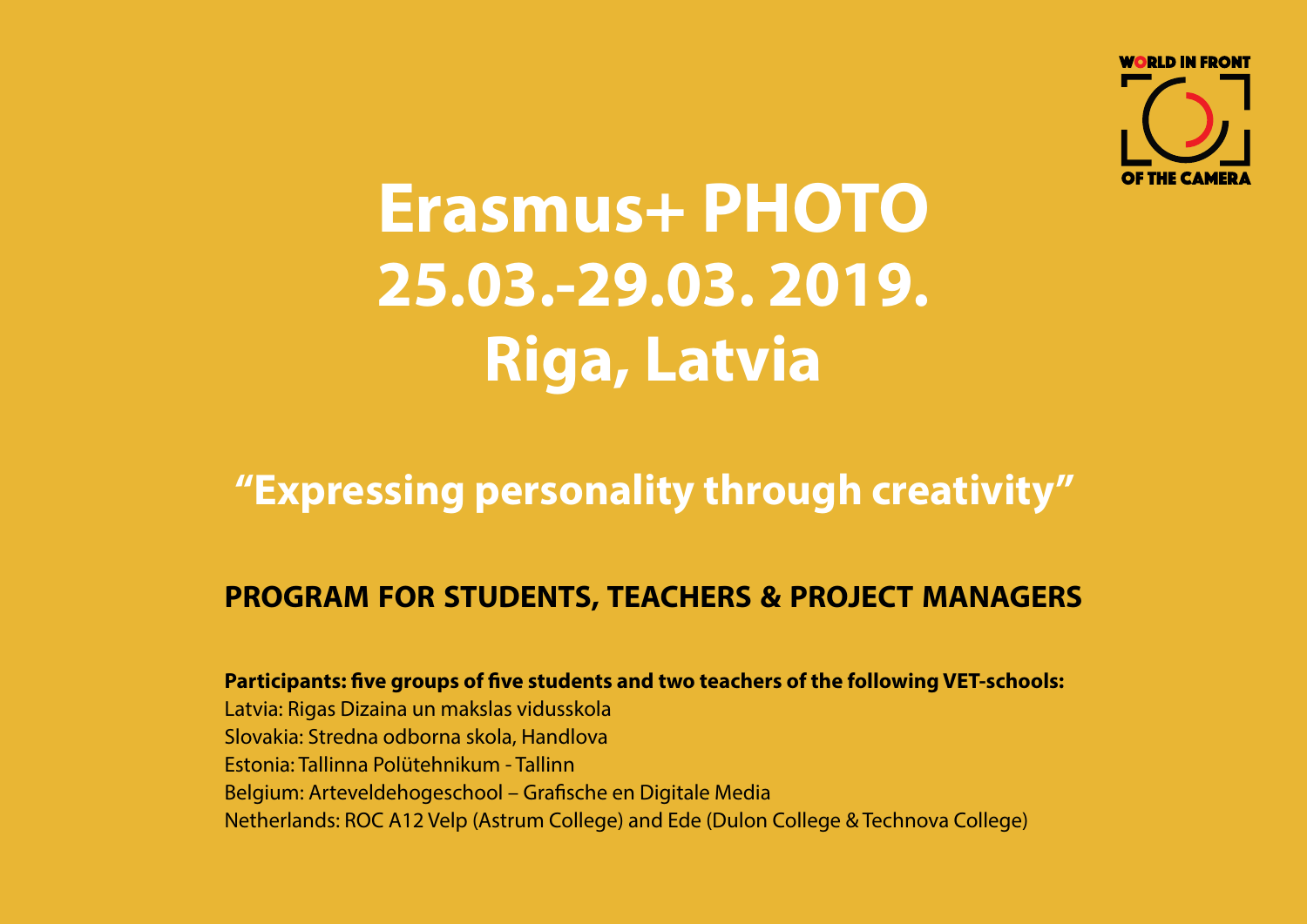### **Riga School of Design and Art**

Kr. Valdemara Street 139

# **WORLD IN FRONT OF THE CAMERA**

#### **How to get there**

#### **from Dreamfill:**

**on foot** https://goo.gl/maps/EpvX6WpViK92



#### **from Avitar:**

**on foot** https://goo.gl/maps/Eae2GJjYjZk





**Check us out** https://www.rdmv.lv

#### **Follow us**

https://www.facebook.com/www.rdmv.lv/ https://www.facebook.com/rdmvreklama/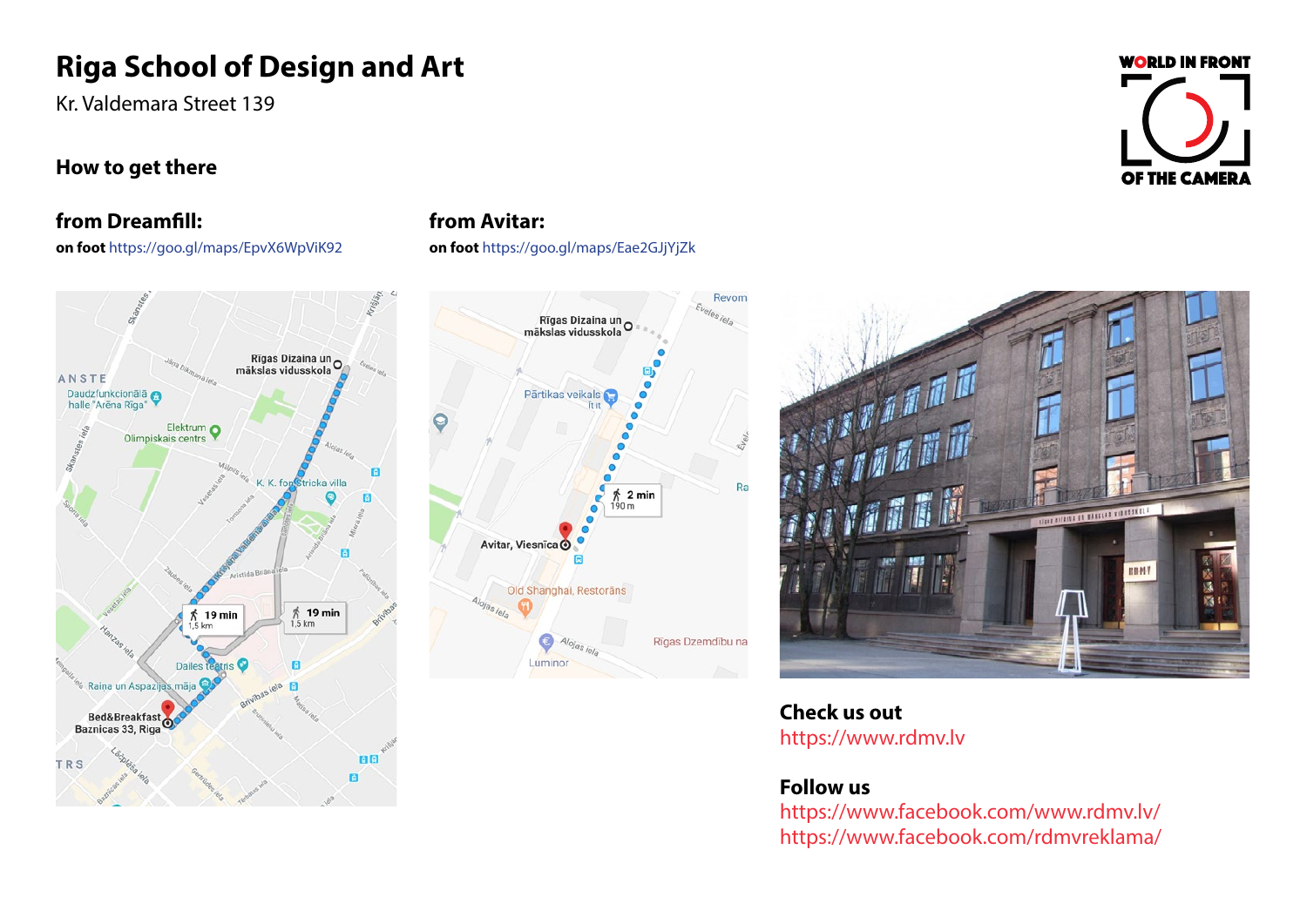#### **Erasmus+ PHOTO workshop week in Riga 25.03-29.03 "Expressing personality through creativity"**



| <b>MONDAY 25.03</b>                                                                                             |                                                                                                | <b>TUESDAY 26.03</b>                                                                  |                                            | <b>WEDNESDAY 27.03</b>                                                                                                      | <b>THURSDAY 28.03</b>                                                                                                |                                                                                         | <b>FRIDAY 29.03</b>                                                                                                                   |
|-----------------------------------------------------------------------------------------------------------------|------------------------------------------------------------------------------------------------|---------------------------------------------------------------------------------------|--------------------------------------------|-----------------------------------------------------------------------------------------------------------------------------|----------------------------------------------------------------------------------------------------------------------|-----------------------------------------------------------------------------------------|---------------------------------------------------------------------------------------------------------------------------------------|
| <b>Location: RDMV</b><br><b>Valdemara Street 139</b>                                                            |                                                                                                | <b>Location: RDMV branch</b><br><b>Lacplesa Street 55</b>                             |                                            | <b>Location: Various</b>                                                                                                    | <b>Location: RDMV</b><br><b>Valdemara Street 139</b>                                                                 |                                                                                         | <b>Location: RDMV</b><br><b>Valdemara Street 139</b>                                                                                  |
| 9:00<br>Meeting at the RDMV Library                                                                             |                                                                                                | 9:30<br>Meeting at the <b>RDMV branch</b>                                             |                                            | 9:00-11:00<br><b>Time for postprocess</b><br>if neccesarry.<br>In the school, at the hotel etc                              | 9:00<br><b>Meeting at the RDMV</b><br>Classroom 413<br><b>Submiting the photographs</b><br>from previous 2 workshops |                                                                                         | 10:00<br>Meeting at the RDMV<br><b>Classroom 413</b>                                                                                  |
| 9:30<br><b>Presentation about the School.</b><br>Introduction of the project week                               |                                                                                                | 10:00<br>Introduction of the workshop<br>"Long light techniques"<br>by Mārtiņš Vanags |                                            | Or free time in the city                                                                                                    | 9:30<br>Introduction of the workshop<br>"Overcoming fear of failure"<br>by Andrejs Strokins                          |                                                                                         | 10:30<br><b>Preparing the Exhibition</b><br>with <b>Ruta Linite</b>                                                                   |
| 11:00<br>Introduction of the workshop<br>"Outside IN"<br>by Inese Vēriņa-Lubiņa<br>Presentation of the homework |                                                                                                | 10:30<br>Practical part of<br>the workshop                                            | 10:30<br>Meeting<br>of project<br>managers |                                                                                                                             | 10:00<br>Practical part of the workshop                                                                              |                                                                                         |                                                                                                                                       |
| 12:00<br>Lunch: Cafe "Piens"<br>Aristida Briana Street 9a - 2<br>https://www.facebook.com/PiensKafe/            |                                                                                                | ~12:00<br>Lunch: a list of suggested places<br>in the neighbourhood                   |                                            | 12:00<br>Visit to ISSP Gallery<br>Berga Bazars, Marijas Street 13 k.3<br>http://www.issp.lv/en                              | 12:00<br>Lunch: Cafe "Piens"<br>Aristida Briana Street 9a - 2<br>https://www.facebook.com/PiensKafe/                 |                                                                                         | 12:00<br>Lunch: Cafe "Grauzdētava"<br>Miera Street 29<br>https://www.facebook.com/RocketBeanRoastery/                                 |
| Practical part of<br>the workshop in<br>and around the<br>school<br>$+$ Time for<br>postprocess                 | 13:00 - 17:00 14:00 - 16:00<br>Meeting<br>of project<br>managers at the<br><b>RDMV Library</b> | ~13:00<br>~17:00<br>Workshop<br>continues<br>$+$ Time for<br>postprocess              | 14:00<br>Meeting<br>of project<br>managers | 13:30<br>Visit to the <b>Photography Museum</b><br><b>Marstalu Street 8</b><br>http://www.fotomuzejs.lv/exhibitions/current | 13:00 - 17:00<br>Workshop<br>continues                                                                               | 14:00 - 16:00<br><b>Meeting</b><br>of project<br>managers at the<br><b>RDMV Library</b> | 14:00<br><b>Opening of the Exhibition</b><br>Voting for the participants choice                                                       |
|                                                                                                                 |                                                                                                |                                                                                       |                                            | 14:30<br>Free time in the city: a list of<br>suggested places to visit                                                      |                                                                                                                      |                                                                                         | 14:30<br><b>Feedback from the Leaders</b><br>of the Workshops;<br><b>Anouncing the Winners;</b><br><b>Giving out the Sertificates</b> |

**19:00** 

Dinner: Gallery "Istaba" Kr. Barona Street 31 a https://www.facebook.com/galerijaISTABA/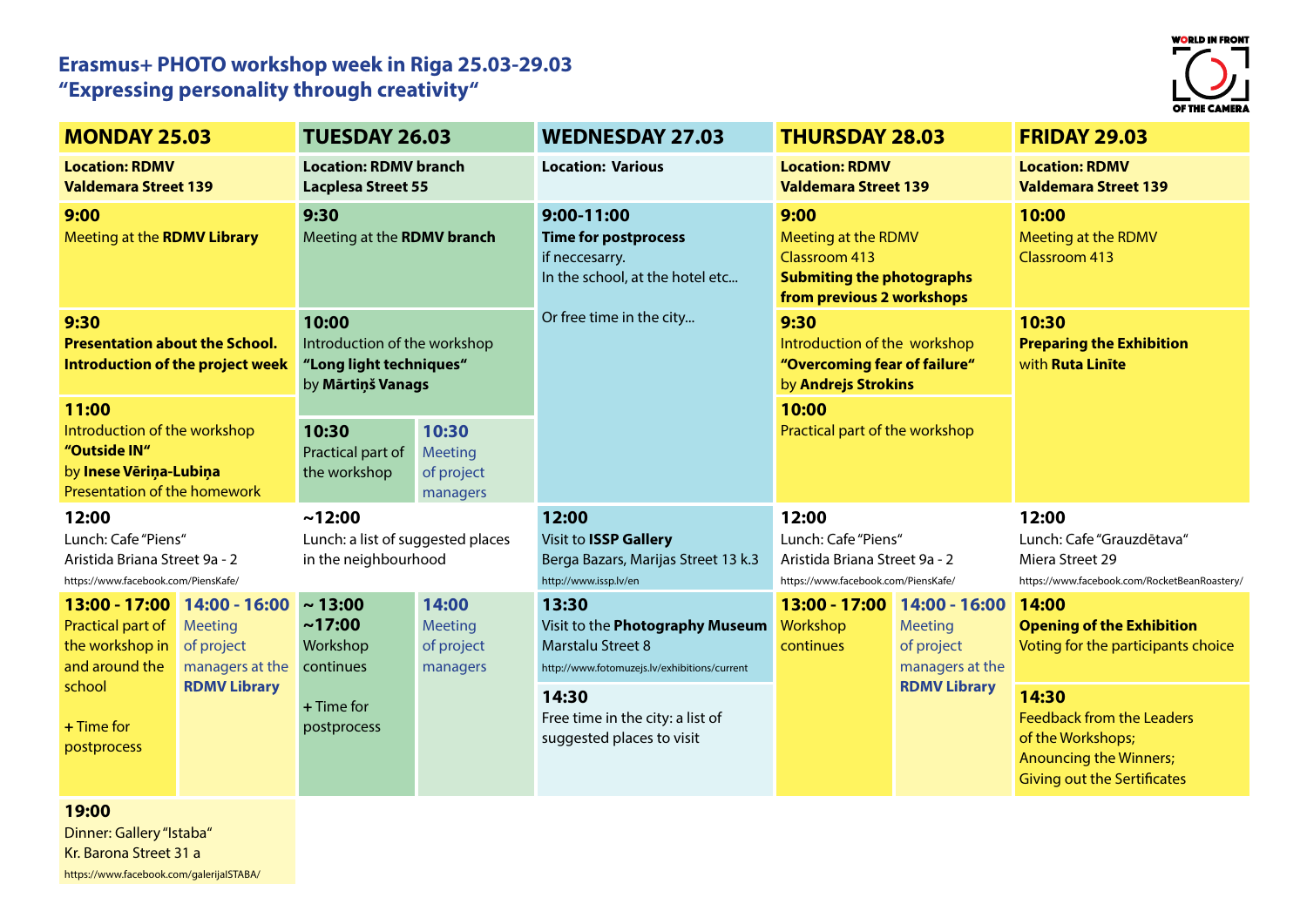## **MONDAY 25.03**

#### **Location: RDMV Valdemara Street 139**

**9:00**  Meeting at the **RDMV Library**

#### **9:30 Presentation about the School. Introduction of the project week**

#### **11:00**

Introduction of the workshop **"Outside IN"**  by **Inese Vēriņa-Lubiņa** Presentation of the homework

#### **12:00**

Lunch: Cafe "Piens" Aristida Briana Street 9a - 2

#### **13:00 - 17:00** Practical part of the workshop in and around the school

#### **+** Time for postprocess

#### **19:00**  Dinner: Gallery "Istaba" Kr.Barona Street 31 a



#### **How to get there from School**

**on foot** https://goo.gl/maps/qAGofRgbZjk https://www.facebook.com/PiensKafe/

#### **How to get there from School**

**on foot** https://goo.gl/maps/UDcDk6b2t7n **by Tram 11** https://saraksti.rigassatiksme.lv/index.html#tram/11/b-a/3223 https://www.facebook.com/galerijaISTABA/





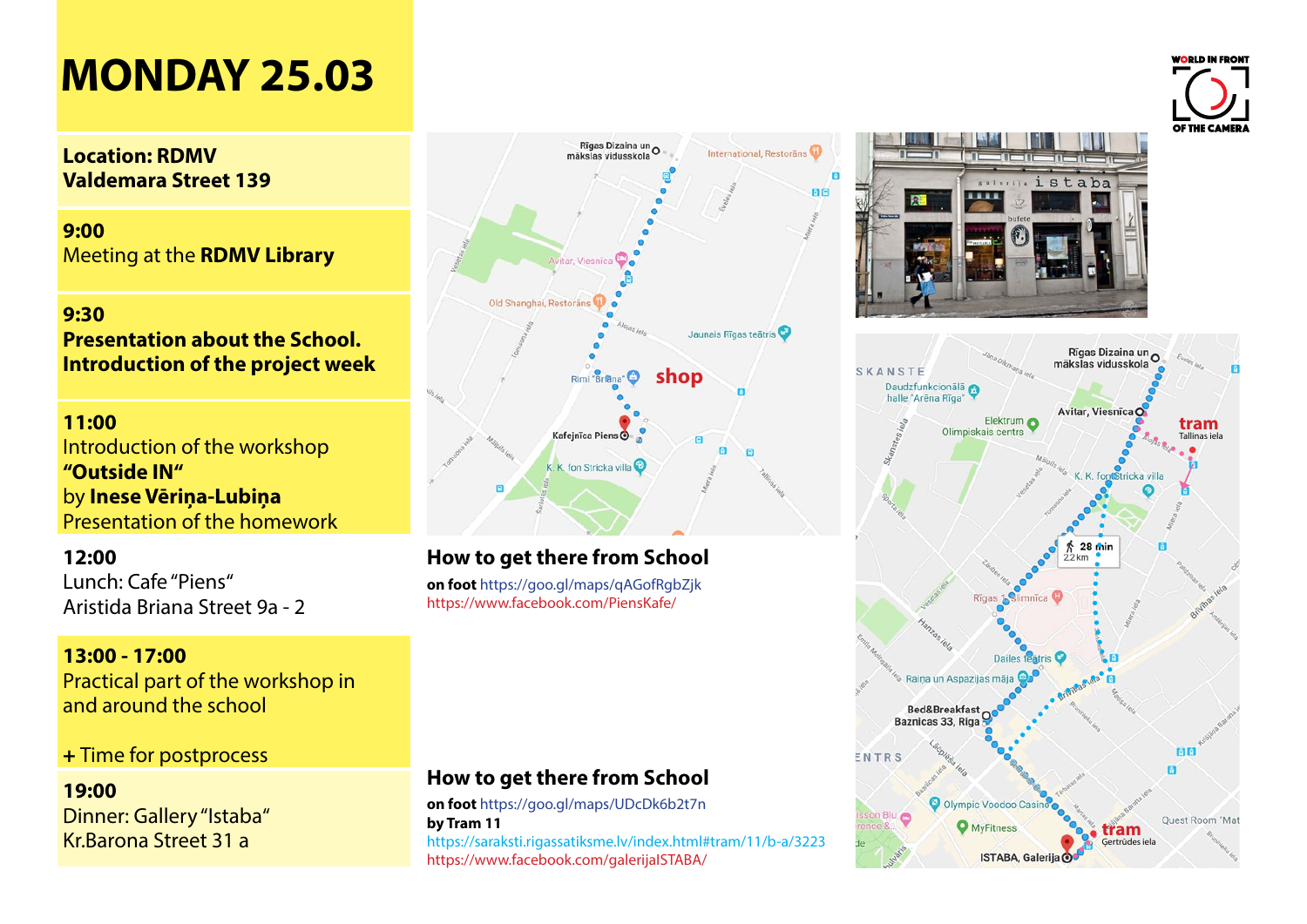### **TUESDAY 26.03**

**Location: RDMV branch Lacplesa Street 55**

**How to get there**

**9:30** Meeting at the **RDMV branch**

**10:00** Introduction of the workshop **"Long light techniques"** by **Mārtiņš Vanags**

**10:30** Practical part of the workshop

**10:30** Meeting of project managers

**~12:00** 

Lunch: a list of suggested places in the neighbourhood

| $\sim$ 13:00 ~17:00 | 14:00            |
|---------------------|------------------|
| Workshop            | Meeting of       |
| continues           | project managers |
|                     |                  |
| $+$ Time for        |                  |
| postprocess         |                  |

#### **Where to eat**

Olympic Voodoo

Iomana Sutas Alekcandra

**O** MyFitness

https://www.facebook.com/avotuezitis/ Avotu Street 32 https://www.facebook.com/OnAirCafeBlaumanu32/ Blaumana Street 32 http://www.picudarbnica.lv/riga-centrs/picas/ Gertrudes Street 44 https://www.hesburger.lv/restor--ni?tid=1254 Kr. Barona Street 44 https://www.facebook.com/CadetsdeGascogne/ Barona Street 52 https://www.facebook.com/Restorāns-Rāma-142572165798483/ Kr. Barona Street 56 https://www.facebook.com/pages/Lido-Gertrudes-Iela/190447880999210 Gertrudes Street 54



#### **from Avitar:**

**on foot** https://goo.gl/maps/xJDzq7s8Ncs **by Tram 11**

[https://saraksti.rigassatiksme.lv/index.](https://saraksti.rigassatiksme.lv/index.html#tram/11/b-a/3223) [html#tram/11/b-a/3223](https://saraksti.rigassatiksme.lv/index.html#tram/11/b-a/3223)

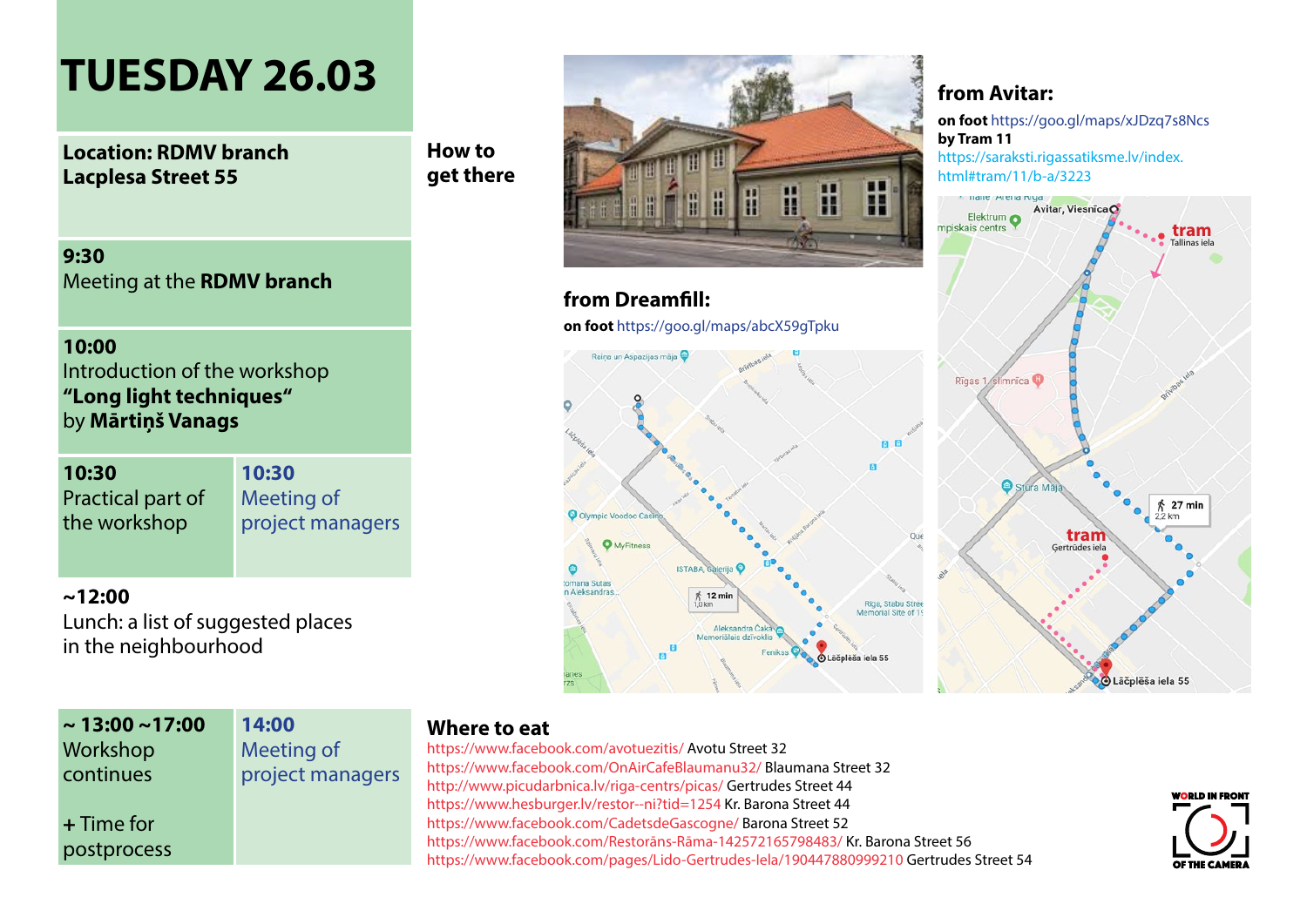## **WEDNESDAY 27.03**

#### **Location: Various**

**9:00-11:00 Time for postprocess**  if neccesarry. In the school, at the hotel etc...

Or free time in the city...

**12:00**  Visit to **ISSP Gallery** http://www.issp.lv/en Berga Bazars, Marijas Street 13 k.3

**13:30** Visit to the **Photography Museum** Marstalu Street 8

**14:30**  Free time in the city: list of suggested places to visit **Please let us know how many of you will want to use the computers at school**

**How to get there on foot** https://goo.gl/maps/Xd2tYqrUXKo **from Dreamfill:** 

#### **How to get there on foot** https://goo.gl/maps/RBnf1KE4JkG2 **from ISSP:**







#### **from Avitar:**

**on foot** https://goo.gl/maps/aCdqgZHfJZT2 **Tram 11** [https://saraksti.rigassatiksme.lv/index.html#tram/11/](https://saraksti.rigassatiksme.lv/index.html#tram/11/b-a/3223) [b-a/3223](https://saraksti.rigassatiksme.lv/index.html#tram/11/b-a/3223)



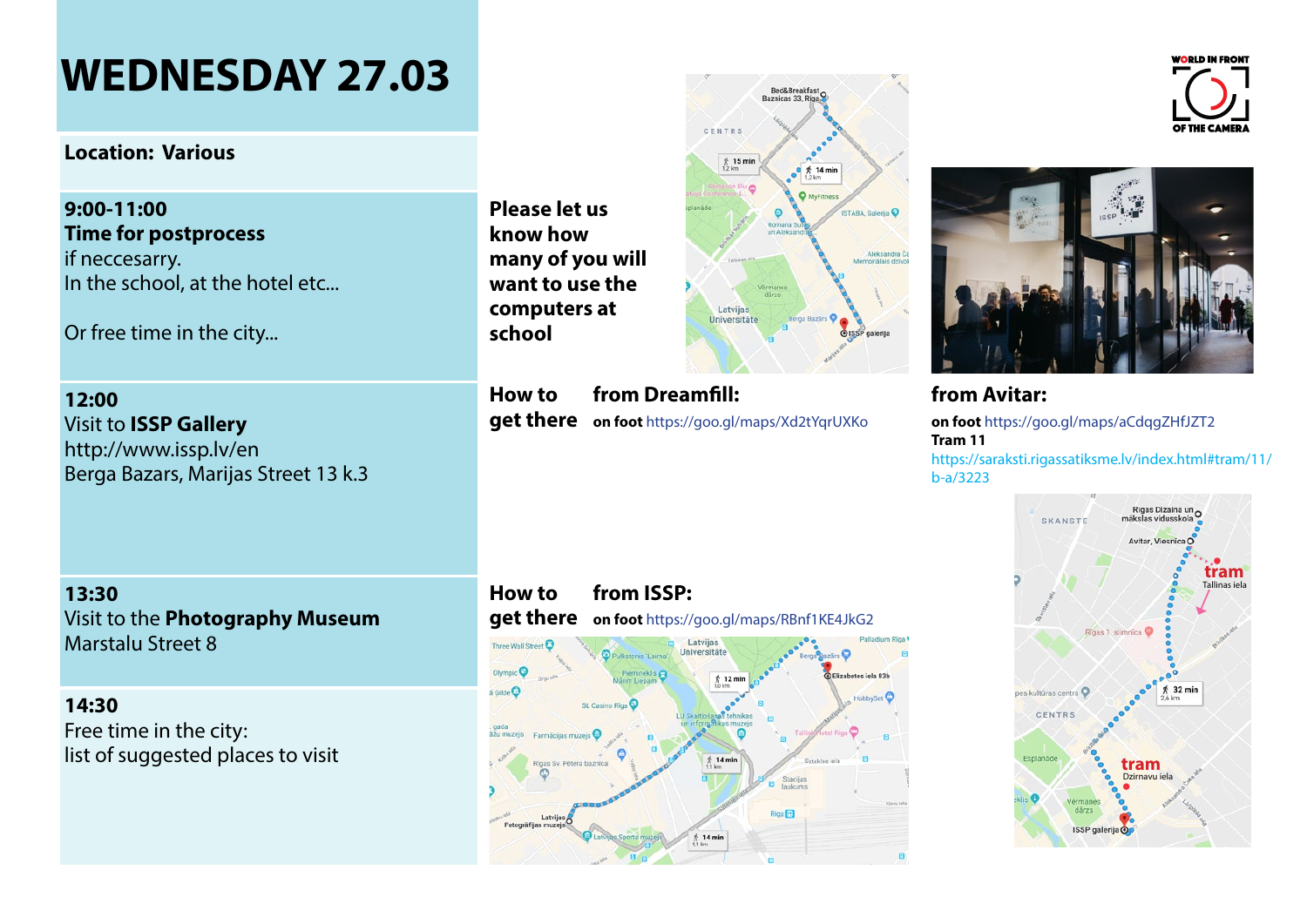## **THURSDAY 28.03**

**Location: RDMV Valdemara Street 139**

**9:00** Meeting at the RDMV Classroom 413 **Submiting the photographs from previous 2 workshops**

**9:30** Introduction of the workshop **"Overcoming fear of failure"**  by **Andrejs Strokins**

**10:00**  Practical part of the workshop

#### **12:00**

Lunch: Cafe "Piens" Aristida Briana Street 9a - 2 **How to submit the info will follow**

#### **How to get there from School**

**on foot** https://goo.gl/maps/qAGofRgbZjk https://www.facebook.com/PiensKafe/

**13:00 - 17:00** Workshop continues **14:00 - 16:00** Meeting of project managers at the **RDMV Library**

WORLD IN FRONT OF THE CAMERA